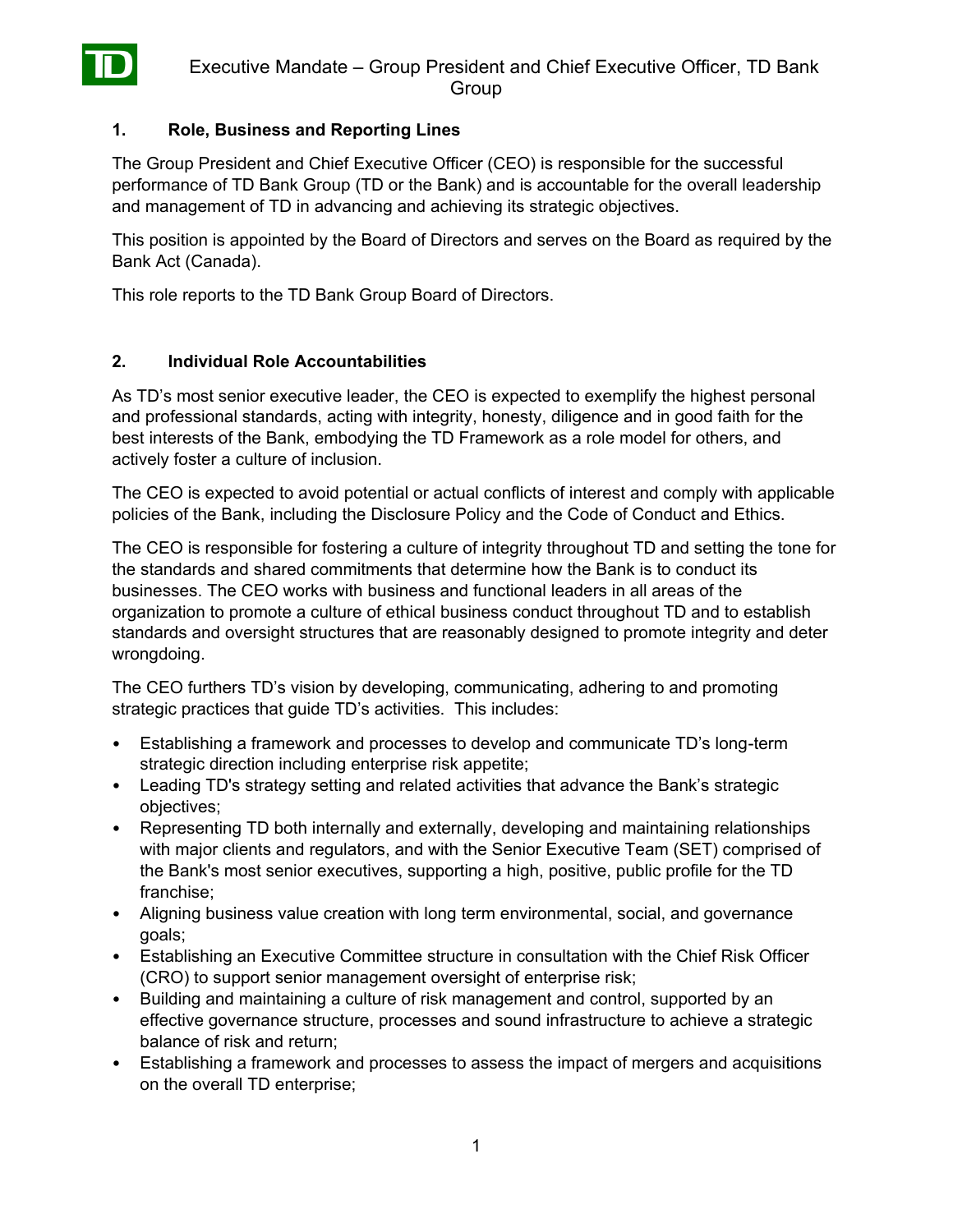

• Participating in senior management succession planning and executive performance assessments.

# **Oversight of Business Operations and Financial Performance**

The CEO is responsible for the financial performance of TD and for the successful management of the business, its risks and the affairs of TD.

The CEO is responsible for:

- Overseeing the establishment of the framework within which clients are provided legendary experiences and within which their information is kept private and confidential;
- Overseeing the management of the proprietary investments of the Bank;
- Overseeing the effectiveness of the Bank's financial structure and monitoring and determining the Bank's present and future capital requirements;
- Working closely with the CRO to oversee the proactive identification, management and mitigation of the various risks of the Bank, both current and emerging, all in a manner consistent with Bank objectives and shareholder and other stakeholder interests.

The CEO ensures that TD is positioned to evolve as a North American (and, as determined, global), integrated, customer-focused financial institution in alignment with the Bank's stated business strategies.

The CEO oversees and supports the ongoing development of a diverse, capable, engaged workforce, and an extraordinary workplace that provides the capacity and capability to execute against its business strategy.

The CEO establishes SET which meets on a regular basis to discuss matters relating to the overall strategic management of TD. The CEO delegates to these senior executives the matters set out in their respective mandates.

### **Interaction with the Board of Directors**

The CEO supports the effectiveness of the Board of Directors by providing the Board with sound advice on the organizational structure, objectives, strategies, plans and major policies of the Bank.

The CEO sets out and analyzes options for the Board, makes and supports recommendations, and provides relevant data and context to enable the Board to reach informed decisions.

The CEO supports the Board's supervisory role by overseeing that policies and procedures are in place to provide relevant, accurate and timely information, thereby enabling the Board to oversee the operations of the Bank, assess policies, and determine whether the Bank is operating in an appropriate control environment. The CEO also facilitates effective oversight by fostering and participating in candid and robust Board discussions.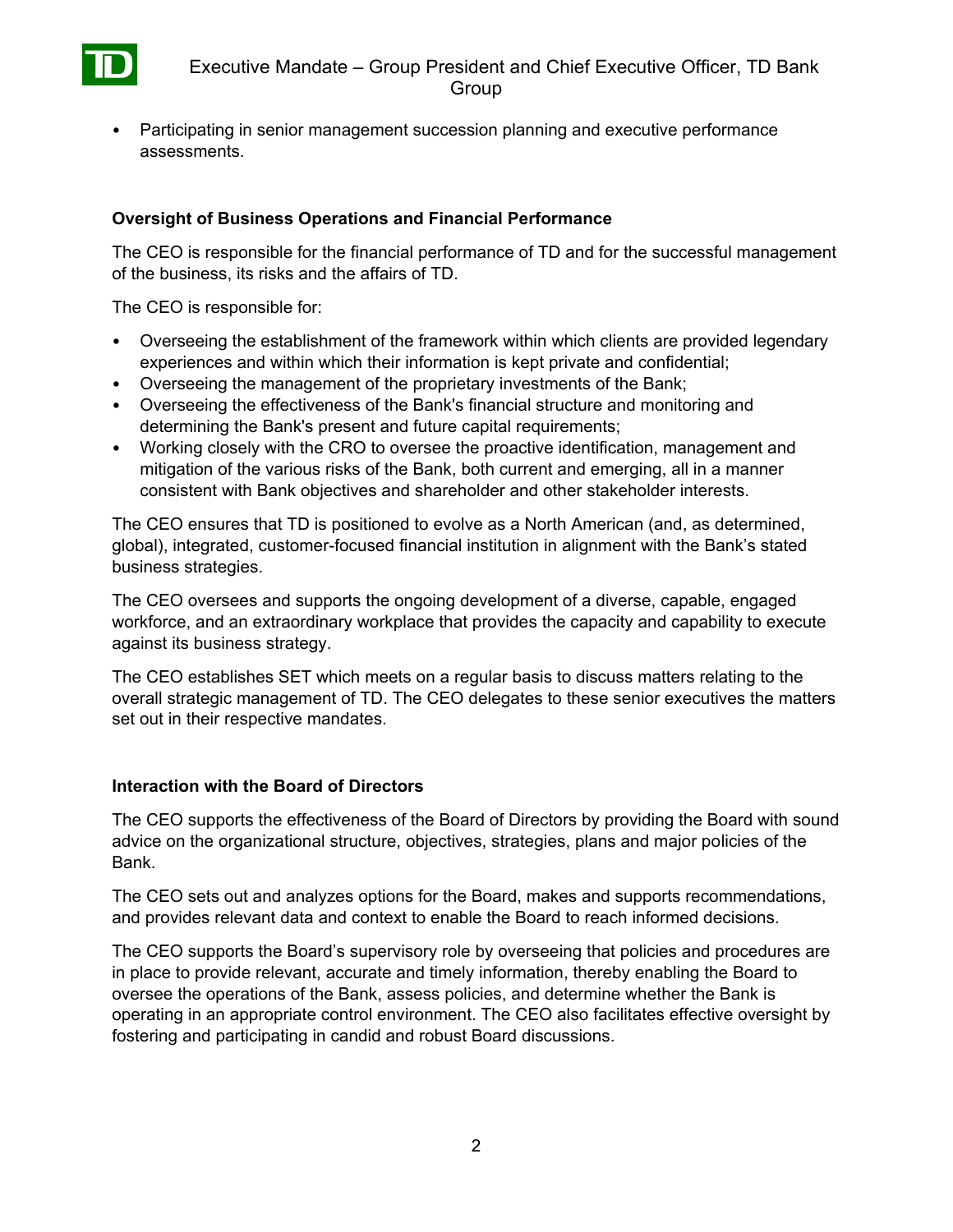

### **Transparency**

The CEO is responsible for keeping the Board, shareholders, and, as appropriate, other stakeholders, informed of the affairs of the Bank. The CEO is responsible for upholding the Bank's commitment to providing timely, accurate and balanced disclosure of all material information about TD in accordance with the Bank's Disclosure Policy.

The CEO is the Bank's ambassador. The CEO represents the Bank to its external stakeholders, including customers, communities, shareholders, the investment community, the media, regulators and the public.

### **Strategy**

The CEO recommends for approval by the Board the strategic goals of the Bank. The CEO establishes priorities in terms of corporate objectives and long term strategies and approves shared commitments and corporate milestones.

The CEO establishes the strategic framework for the allocation of the Bank's financial and human capital. The CEO also establishes the strategic framework for acquisitions, mergers, divestitures and the entry/exit of any business.

The CEO is responsible for protecting the Bank's assets and developing strategic plans and policies that promote growth in shareholder value. The CEO ensures the effective integration of the Bank's overall strategy, organizational structure, supporting management processes, and the allocation of financial and human capital.

The CEO is responsible for the sustainability of the business model and its operations, including consideration of external and environmental factors that could impact TD and for the recognition of TD's role as a member of the communities in which it operates, as it relates to TD's governance, environmental impacts, and social practices, and its impact on the wellbeing of its constituents.

The CEO is responsible for providing the Board of Directors with an opportunity to review and approve all material or significant business acquisitions and investments, in accordance with the Bank's Policy for Approval of Material Business Acquisitions and Investments.

### **People Leadership and Building for the Future**

The CEO ensures that the long-term strategies of the organization are articulated, and that resource allocations and business efforts ultimately align, while maintaining a balanced focus on the short-term needs and objectives of the organization.

The CEO approves the overall corporate structure under which major accountabilities and functions are assigned and organized.

The CEO selects, develops, evaluates, and rewards key senior executive officers in order to foster:

• A culture of diversity and ethical business conduct throughout TD Bank Group;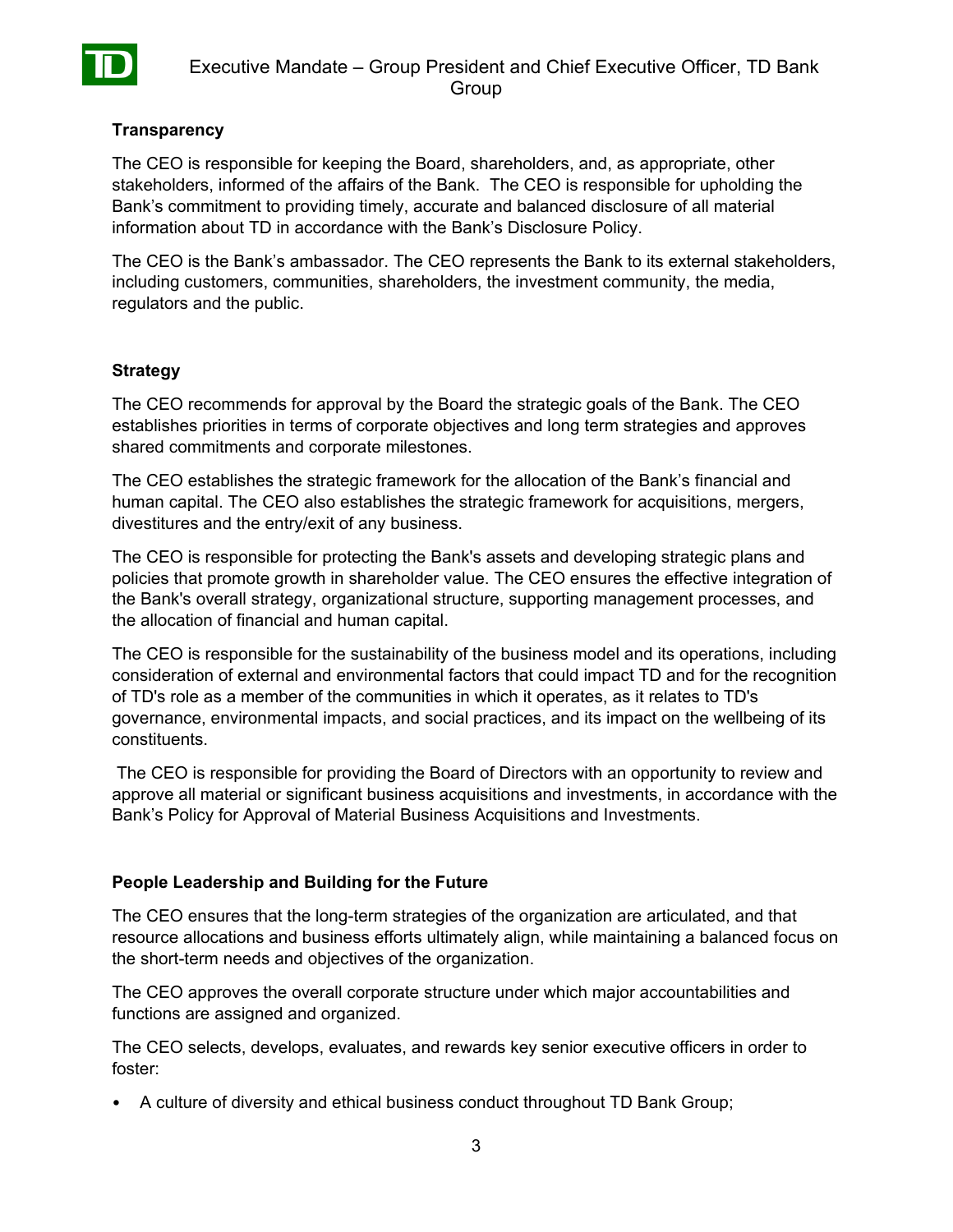- A high level of management productivity and long-term shareholder value;
- The best use of individual and group capabilities.

The CEO is responsible for identifying a potential successor or successors who can today and in the future be able to fill the position of CEO and other key senior executive positions. Recommendations are to be reviewed with the Human Resources Committee and the Board on an annual basis.

#### **3. General Management and Risk Accountabilities**

Senior enterprise leaders are expected to demonstrate high personal and professional standards, act with integrity, honesty, diligence and in good faith for the best interests of TD, role-model the TD Framework, and actively foster a culture of inclusion.

Foster a culture of integrity and ethical business conduct, avoid potential or actual conflicts of interest and comply with applicable policies of the Bank, including the Disclosure Policy and the Code of Conduct and Ethics.

Senior leaders are responsible to:

- Develop the business or function's strategy and operating plans to ensure responsible, sustainable growth and achieve goals aligned to TD Bank Group's enterprise strategic plans and priorities;
- Foster a climate of customer focus, develop and maintain key customer relationships and/or deliver excellence in customer service, products and/or support for the portfolio/function managed;
- Align business value creation with long term environmental, social, and governance goals;
- Advance TD's People Strategies to attract, retain, develop and engage a highly qualified and diverse human resource base to achieve business objectives, create a unique and inclusive employee experience and establish leadership development and succession plans to ensure leadership continuity;
- Protect the bank's assets and develop strategic plans and policies to promote growth in shareholder value. Establish strategy for the allocation of financial and human capital, and manage against financial plan;
- Conduct all activities and operations in compliance with internal and external governance, legal and regulatory requirements, and TD's Code of Conduct and Ethics policy;
- Leverage TD's operating model for efficiency and effectiveness; partner and collaborate effectively with other TD leaders to ensure integrated strategies and tactics, and effective governance, including:
- Operate in context of segment and enterprise-wide parameters, engaging partner groups, and legal entity leaders (as applicable) in development and delivery of business plans and deliverables;
- Be accountable for performance and development activities for direct report team, engaging laterally where needed (e.g. cross-border activities);
- Provide input on talent, staffing, performance and development issues relative to partner functions aligned to the business/function;